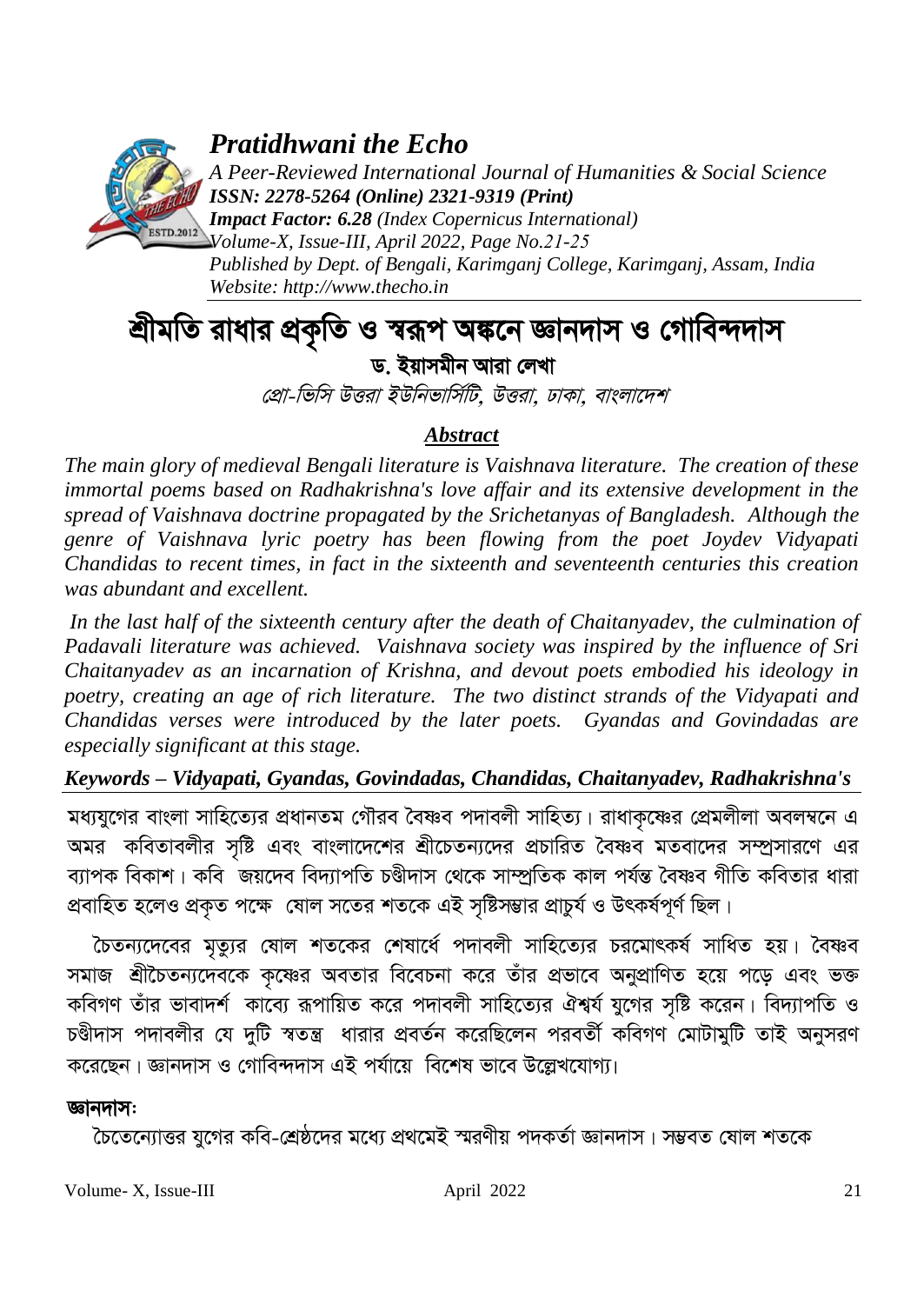### শ্রীমতি রাধার প্রকৃতি ও স্বরূপ অঙ্কনে জ্ঞানদাস ও গোবিন্দদাস

## বর্ধমান জেলায় তাঁর জনা। বৈষ্ণব পদাবলীর গীতি কবিতা গুণ নিয়ে একালে নানা জল্পনা করা হয়: অভিজ্ঞতা এবং বিশ্বাসের অতি আরোপণ প্রভাবে কবির মন্ময় আবেগের স্ফুরণ অবারিত হতে পারে নি বলেই বৈষ্ণব পদের লিরিকগুণের সীমাবদ্ধতার প্রসঙ্গ। জ্ঞানদাসের কাল সেই স্বাচ্ছন্দ বিকাশের সর্বাপেক্ষা অনকলে ছিল। তাঁর ব্যক্তি প্রতিভা ছিল শিল্প-সষমার ধ্যানতনায়। ফলে চৈতন্য-প্রভাবিত বৈষ্ণব কবিতার ইতিহাসে জ্ঞানদাস শ্ৰেষ্ঠ গীতি কবি. - শ্ৰেষ্ঠ কলা শিল্পী।

জ্ঞানদাস বাংলা, ব্রজবুলি ও বাংলা ব্রজবুলি-বিমিশ্র তিন রকমের ভাষাই ব্যবহার করেছেন। ব্রজবুলি ভাষায় রচিত পদের সংখ্যাই অধিক। কিন্তু যে সব পদের গুণে জ্ঞানদাস চৈতন্যোত্তর পদকর্তাদের মধ্যে অতল্য, তার প্রায় সবগুলো বাংলা ভাষায় লেখা। ভাবের নিবিডতা ও প্রকাশভঙ্গির সাবলীলতাই এসব পদের শ্রেষ্ঠ বৈশিষ্ট্য ফলে আক্ষেপানুরাগ, রূপানুরাগ ইত্যাদি নিবিড় উপলব্ধি বেদ্য বিষয়ের পদ রচনাতেই জ্ঞানদাসের প্রতিভার স্ফর্তি ঘটেছে বেশি। এই কারণেই বিদগ্ধ সমলোচকদের কেউ কেউ জ্ঞানদাসকে চণ্ডীদাসের সার্থক উত্তরসুরী বলে অভিহিত করেছেন। রাধাকৃষ্ণ-প্রেমলীলার আস্বাদনে জ্ঞানদাস ও চণ্ডীদাস একই ভাব রসের কবি। রাধা কৃষ্ণ প্রেমলীলার শিল্পী হিসেবে চণ্ডীদাস ছিলেন গভীরতম প্রাণ বেদনার গীতিকার, আর জ্ঞানদাস ঐ একই প্রাণ-বেদনার সার্থক রূপদক্ষ শিল্পী। একজ স্বভাব শিল্পী অন্যজন চারু শিল্পী।

জ্ঞানদাস ছিলেন শিল্পী আর চণ্ডীদাস সাধক। জ্ঞানদাস রাধার বেদনাকে পরিস্ফুট করে তুললেও তাকে হর্ষোৎফুল্ল মিলন ব্যাকুলা সুরসিকা নায়িকা হিসেবেই রূপ দিয়েছেন। জ্ঞানদাস চৈতন্য পরবর্তী কবি বলে ভাবের বৈচিত্র্য দেখিয়েছিলেন। ধর্মীয় সীমাবদ্ধতা অতিক্রম করে জ্ঞানদাস যে লিরিক প্রেমবেদনার বিশিষ্ট অনুভূতির রূপ দিয়েছিলেন তাতেই তাঁর স্বাতন্ত্র্য লক্ষণীয়। বিরহের মর্মস্পর্শী আর্তি ফুটে উঠেছে জ্ঞানদাসের কবিতায়

> রূপ লাগি আঁখি ঝুরে গুনে মন ভোর। প্রতি অঙ্গ লাগি কান্দে প্রতি অঙ্গ মোর।। হিয়ার পরশ লাগি হিয়া মোর কান্দে। পরান-পিরীতি লাগি থির নাহি বান্ধে।। সই কি আর বলিব। যে পণ কর্যাছি মনে সেই সে করিব।। রূপ দেখি হিয়অর আরতি নাহি টুটে। বল কি বলিতে পারি যত মনে উঠে।।

> > (জ্ঞানদাস-৬১)

এ কেবল কষ্ণ বিলাসিনী রাধারই প্রাণের কথা নয়, কাব্য রস পিয়াসী জ্ঞানদাসেরও প্রাণের কথা। জ্ঞানদাস কেবল ভক্ত ভাবুক কবি ছিলেন না। গভীরভাবে তিনি জীন-সম্পৃক্তও ছিলেন। ফলে তাঁর কবিতায় রাধাকৃষ্ণ- প্রেমের অলৌকিক নির্যাস লোকায়ত রানীরসে অভিনব আকার ধরে প্রকাশ পেয়েছে -

> আলো মুঞি কেন গেলুঁ কালিন্দীর জলে। কালিয়া নাগর চিত হরি নিল ছলে।। রূপের পাথারে আঁখি ডুবিয়া রহিল।

#### ইয়াসমীন আরা লেখা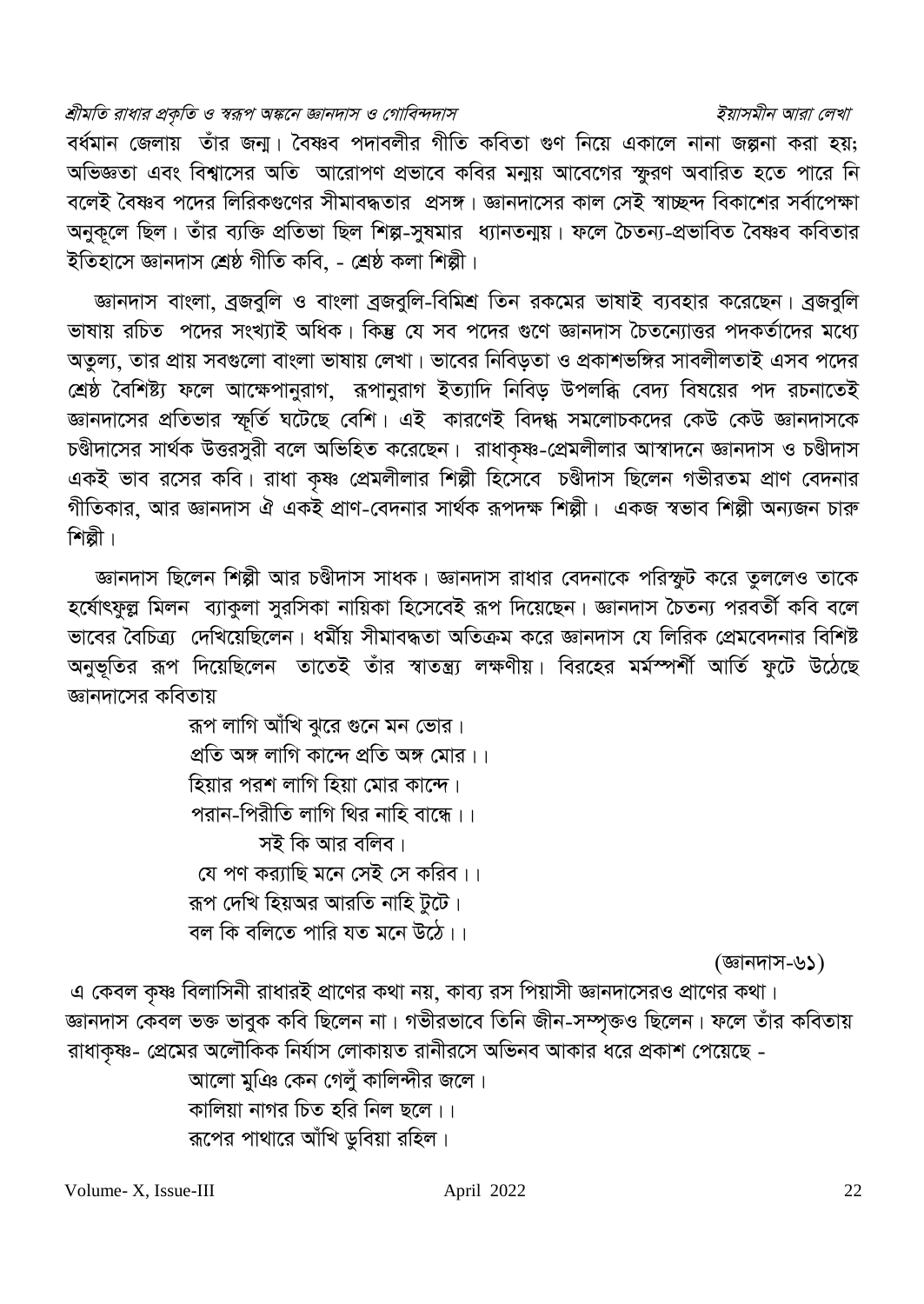শ্রীমতি রাধার প্রকৃতি ও স্বরূপ অঙ্কনে জ্ঞানদাস ও গোবিন্দদাস

যৌবনের বলে মন হারাইয়া গেল।। ঘরে যাইতে পথ মোর হইল অফুরান। অন্তরে অন্তর কাঁদে কি বা করে প্রাণ।। জাতি কল-শীল সব হেন বঝি গেল। ভবন ভরিয়া মোর ঘোষণা রহিল।।

(জ্ঞানদাস-৬০)

পরিপাটি বিন্যাস, মুক্ত কল্পনা আর গভীর জীবন-প্রীতির সূত্রে জ্ঞানদাস উৎকৃষ্ট বাংলা কবিতাটিতে অলৌকিক প্রেম ভাবনার গহনে লোকায়ত প্রেমের রহস্য রসসম্পর্ক নিবিড করে তুলেছেন। তাঁর কবি প্রতিভার অনন্যতা এইখানে।

## গোবিন্দদাস:

ইতিহাসের কালানুক্রমে জ্ঞানদাসের পরবর্তী স্তরে শ্রেষ্ঠ চৈতন্যোত্তর কবিরূপে গোবিন্দদাস কবিরাজ মুখ্যভাবে স্মরণীয়। ষোল শতকের আনুমানিক চার দশকে শ্রীখণ্ডের মাতুলালয়ে গোবিন্দদাসের জন্ম হয়। তিনি প্রায় সাত শত পদ রচনা করেছিলেন। তার মধ্যে কিছু বাংলা পদ থাকলেও অধিকাংশ পদ ব্রজবুলিতে রচিত। বিদ্যাপতি ভাবাদর্শে তিনি বিশেষ প্রভাবিত হয়েছিলেন। বিদ্যাপতির অলংকার ও চিত্রকল্প তাঁকে বিমুগ্ধ করেছিল। তিনি ছিলেন বিদ্যাপতির ভাব-ভাষার একান্ত উত্তরসূরী। তিনি গোষ্ঠীগত ঐতিহ্য সমৃদ্ধি, ব্যক্তিগত প্রতিভার চমৎকৃতি ও দুলর্ভ অনুভূতি নিবিড়তার সুমিতি-গুণে নামে বৈষ্ণব পদ সাহিত্য রচনার ক্ষেত্রে বিদ্যাপতি সিদ্ধিকে অতিক্রম করে যেতে পেরেছিলেন। শ্রীভূদেব চৌধুরী গোবিন্দদাসকে দ্বিতীয় বিদ্যাপতি বলে আখ্যায়িত করেছেন।

কিন্তু গোবিন্দদাস বিদ্যাপতি থেকে ভিন্ন। বস্তুত চৈতন্য-জীবন ও চৈতন্যোত্তর বৈষ্ণব সাধনার সমগ্র ঐতিহ্যটিকে স্বী কৃত করে নিয়ে, - সেই ঐতিহ্যের প্রতিভারূপেই যেন গোবিন্দদাস কাব্য রচনায় ব্রতী হয়েছিলেন। ফলে, ভাবে ভাষায়, চিন্তা - উপলব্ধি এবং উপভোগের বিস্তার-বৈচিত্র্য-ভারে তাঁর কবি প্রতিভা পরিপূর্ণ হয়ে উঠেছে। গোবিন্দদাসের পদাবলিতে পদাবলিতে ব্যক্তি কবির বাণীকে ছাপিয়ে একটি সমগ্র যুগের যৌথ সাধনা যেন কথা বলে উঠেছে, - তাঁর রচনা একটি যুগের সামগ্রিক সাধনা ও উপলব্ধির বাজ্ঞয় প্রকাশ। এখানেই বিদ্যাপতির সাথে গোবিন্দদাসের মৌলিক পার্থক্য। বিদ্যাপতির পদে ব্যক্তিগত অভিজ্ঞতা ও উপলব্ধির মাধ্যমে ব্যক্তি-মানসের শৈল্লিক প্রকাশ; গোবিন্দদাসের রচনায় কবি ব্যক্তির মানসাশ্রয়ে উদ্ভূত যুগবানী ও যুগ-সাধনার সুষমাময় সামগ্রিক অভিব্যক্তি।

গোবিন্দদাস বৈষ্ণব ধর্ম এবং অলঙ্কার শাস্ত্রের নির্দেশ ও পূর্বাদর্শ সম্পূর্ণ আত্মস্থ করেছিলেন, - তাকে জারিত করে নিয়ে ছিলেন আপন কবি ধর্মের জারকরসে, তারই-আরোপণ ও স্বাতন্ত্র্যের এক আশ্চর্য সংহত সমন্বয় সাধিত হয়েছিল তাঁর রচনায় যার সবটুকুই গোবিন্দদাস কবিরাজের ব্যক্তিগত সিদ্ধির পরিচয়। বম্ভুত তাঁর কাব্যে শিল্পীর ব্যক্তি-প্রাণ- চেতনার সঙ্গে চৈতন্য-ঐতিহ্যের চেতনাও যুগপৎ আত্মপ্রকাশ করেছে। গোবিন্দদাসের রাধা বলেন -

> "মম হৃদয় বৃন্দাবনে কানু ঘুমায়ল প্রেম-প্রহরী বহু জাগি......।

Volume-X. Issue-III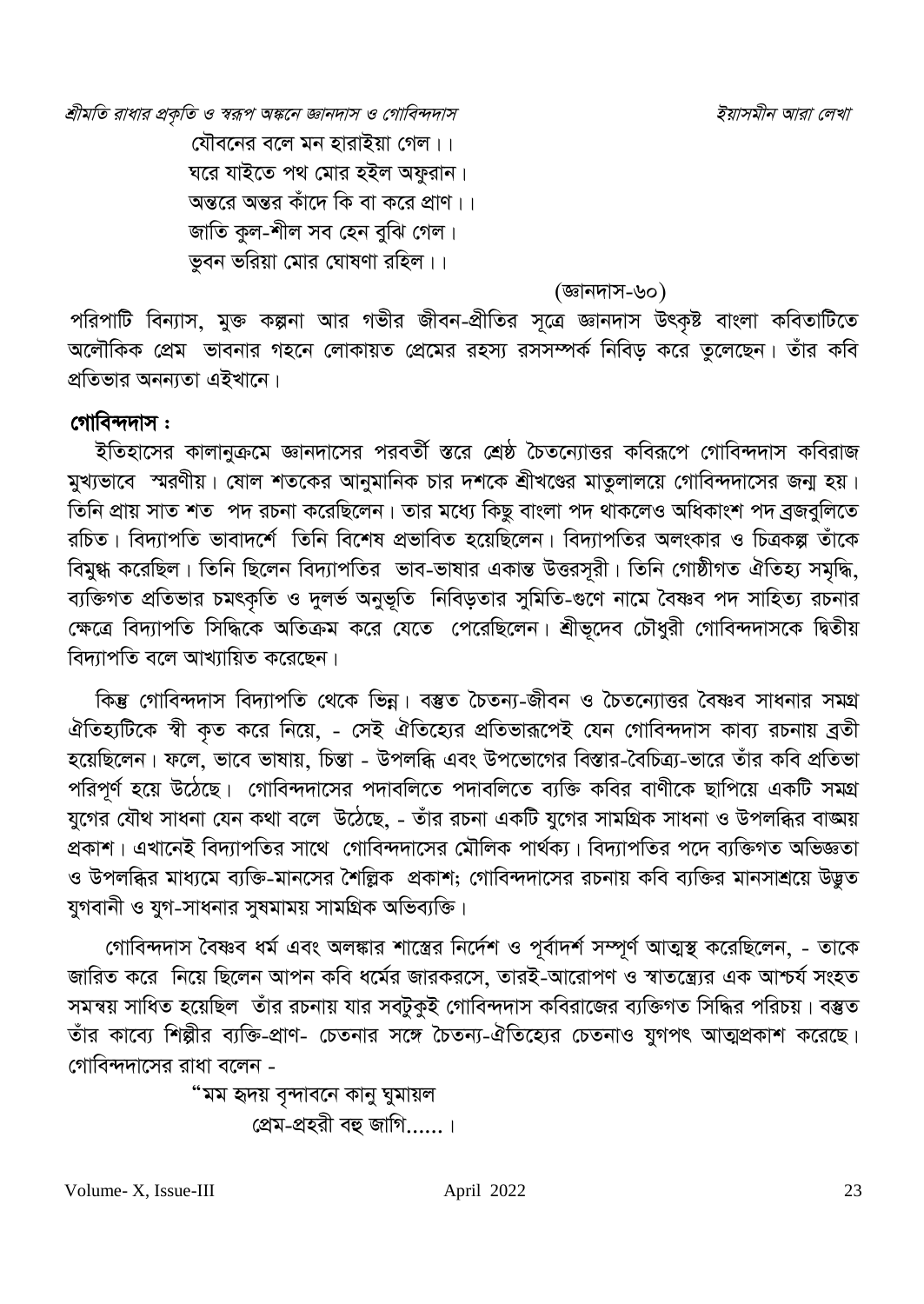## শ্রীমতি রাধার প্রকৃতি ও স্বরূপ অঙ্কনে জ্ঞানদাস ও গোবিন্দদাস

এ কথা আসলে গোবিন্দাসেরও আত্মার বানী। অসাধারণ গভীর ঐকান্তিকতা বশে শিল্পী তাঁর হৃদয়ে কানুর চিরন্তন বিশ্রাম-বেদী-নিত্য-বৃন্দাবন রচনা করেছেন, আপন প্রেমময় কবি চেতনাকে সদাজাগ্রত প্রহরীরূপে রক্ষা করেছেন সেই -প্রেম-দেউলের দ্বারে। কানুর প্রশান্ত-নিদ্রাটি যেন ভেঙে না যায়। গোবিন্দদাসের প্রায় সকল কবিতাতেই নিষ্ঠা বিশ্বাসপূর্ণ এই প্রেমানুভব নিত্য বন্দাবনের বংশী ধ্বনির সুরটিকে যেন অনুরণিত করেছে। এই প্রশান্ত বিশ্বাস এবং স ধীর নিষ্ঠা বজবলির চঞ্চল ছন্দ সংস্কারে যেন মন্ত্রের সর মর্ছনা জাগ্রত করেছে. -

```
নন্দ-নন্দন চন্দ-চন্দন
        গন্ধ-নিন্দিত-অঙ্গ।
জলদ-সুন্দর কম্বু-কন্ধর
       নিন্দি সিন্ধুর-ভঙ্গ।।
প্ৰেম-আকুল গোপ-গোকুল
       কুলজ-কামিনি-কান্ত।
কুসুম-রঞ্জন মঞ্জু-বধুঃল
       কুঞ্জ-মঞ্জিরে সন্ত।।
```
(গোবিন্দদাস-১৩)

এভাবে ব্রজবুলির ছন্দ ঝংকার সংস্কৃত অলংকারশাস্ত্র মন্থন করা শব্দ এবং অর্থালঙ্কারের সমৃদ্ধি, - চিত্ত চমৎকারী রূপসুষমা, - বিদ্যাপতি-প্রতিভার সকল বৈশিষ্ট্যই রয়েছে এই পদে। কিন্তু তার চেয়েও বেশি আছে একটি বহু বিস্তৃত দূর প্রসারী-ঐতিহ্যে নিষ্ঠা বিশ্বাস জনিত প্রশান্তি এবং ধীরতা।

গোবিন্দদাস সাধারণত অভিসারের কবি বলেই বিখ্যাত। তাঁর অভিসারের একটি

পদ এই - মন্দির বাহির কঠিন কপাট। চলইতে শঙ্কিল পঙ্কিল বাট।। তহিঁ অতি দূরতর বাদর দোল। বারি কি বারই নীল নিচোল।। সুন্দরি কৈছে করবি অভিসার।

হরি রহ মানস-সুরধুনী-পার।।

(গোবিন্দদাস ১৫০)।

এই কবিতাংশে মানস-সুরধুনী'র অপর - তীরবর্তী হরি - সম্মিলনের একটি সাধন - গত ইঙ্গিত রয়েছে। তা ছাড়া সমগ্র পশ্চাতে কবি - চেতনার যে অভিজ্ঞতা এবং অনুভূতি সক্রিয় হয়েছিল, তার চিত্রটি পাই ভণিতাংশে। যে বান ছুড়ে দেওয়া হয়েছে, - তাকে কি করে ফিরিয়ে আনা চলে - সে যেমন নির্বার, -তেমনি নির্বোধ। কেবল রাধারই নয়, - চৈতন্যোত্তর প্রেম সাধকেরও এই হৃদয়ার্তির তৃপ্তি নেই, - সমাপ্তি নেই। তাই, অভিসার লগ্নের বিশেষিত ক্ষণটির সীমান্তেও গোবিন্দদাসের রাধার কৃচ্ছ্রতাপূর্ণ অভিসার -সাধনার আর বিরাম নেই। -

> কন্টক গাড়ি কমল সম-পদতল মঞ্জীর চিরহি ঝাঁপি। গাগরি-বারি ঢারি করি পিছল

Volume-X. Issue-III

## ইয়াসমীন আরা লেখা